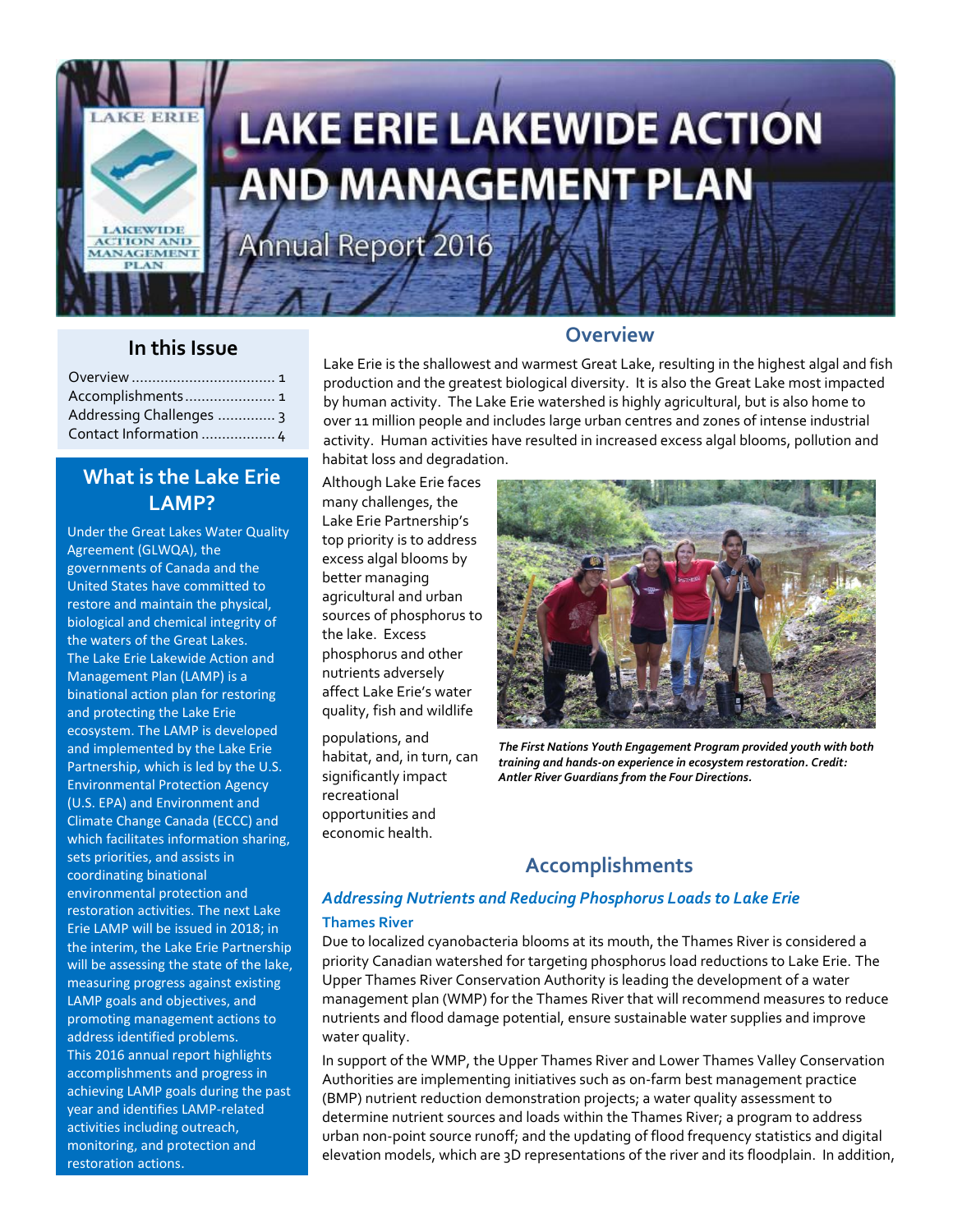# **LAKE ERIE LAKEWIDE ACTION AND MANAGEMENT PLAN** Annual Report 2016

the Conservation Authorities are studying the benefits of targeted BMP implementation in Medway Creek and Jeanette's Creek with support from the Ontario Ministry of Agriculture, Food and Rural Affairs (OMAFRA)'s Great Lakes Agricultural Stewardship Initiative**.**

These studies are contributing to the collective actions that will be needed across the Thames watershed to significantly reduce phosphorus loads. Ontario Ministry of Environment and Climate Change (OMOECC); OMAFRA; ECCC, and other partners funded many of the projects supporting the WMP.



*Landowners work with the Conservation Authority to reduce urban nutrient runoff. Credit: Upper Thames River Conservation Authority.*

#### **Detroit River**

The University of Michigan Water Center is beginning a threeyear project, *Assessing the Sources and Management Options for Detroit River Nutrient Loads to Lake Erie,* to model the nutrient dynamics within the watersheds that drain into the St. Clair and Detroit rivers. This binational watershed includes the Clinton, Rouge, Sydenham and Thames rivers, as well as discharges from the cities of Detroit and Windsor. The planned modeling approach is designed to characterize nutrient loads to the Detroit River and then compare the efficacy of different nutrient management options



[\(http://graham.umich.edu/media/pubs/DetroitR-NutrientLoad-](http://graham.umich.edu/media/pubs/DetroitR-NutrientLoad-FS.pdf)[FS.pdf\)](http://graham.umich.edu/media/pubs/DetroitR-NutrientLoad-FS.pdf).

#### *The St. Clair-Detroit River System watershed is large and complex, with a variety of land cover. Credit: University of Michigan; data provided by National Agricultural Statistics Service, Agriculture and Agri-Food Canada.*

#### **Western Lake Erie Watershed**

In Ohio and Michigan, the Nutrient Stewardship Council's voluntary 4R Nutrient Stewardship Certification Program has reached thousands of growers and now affects approximately 1.2 million acres across the Western Lake Erie watershed [\(http://4rcertified.org/program-stats/\)](http://4rcertified.org/program-stats/). Through the 4R program, agriculture retailers and independent crop advisors are collaborating with farmers to improve farm productivity and environmental stewardship at the same time.

#### *Biodiversity Conservation in Western Lake Erie*

To sustain and improve coastal biodiversity, The Nature Conservancy (TNC) worked with partners to enhance 473 acres (191 hectares) of coastal marsh and restore 115 acres (46 hectares) of former cropland to wetland or forest. Most of their efforts were focused in the Maumee River Area of Concern (AOC).

Since 2009, the Lake Erie Cooperative Weed Management Area partners have treated 7,713 acres ((3121 hectares) of Phragmites (1,188 acres or 480 hectares in 2015) resulting in a 70% decrease in live *Phragmites* in the Ohio portion of the Western Lake Erie watershed. GLRI, through the U.S. Forest Service, contributed funding to this effort.

At the Erie Marsh Preserve in North Maumee Bay, TNC is working with the U.S. Fish and Wildlife Service, Ducks Unlimited, Michigan Department of Natural Resources, Michigan Department of Environmental Quality, and the Erie Shooting and Fishing Club to restore and enhance 945 acres of managed coastal wetlands, through construction or improvement of dikes, creation of distribution canals, installation of water control structures and a new water supply system and fish passage structure. The improved infrastructure will restore a hydrologic and physical connection to Lake Erie, enable long-term, adaptive management of the restored wetland complex and help control invasive *Phragmites*.

#### *First Nations Youth Environmental Stewardship*

In 2015, a new First Nation Youth Engagement Program was piloted in the Thames River watershed in Ontario to engage youth from Aamjiwnaang, Chippewa of the Thames, and Walpole Island First Nations. The purpose was to help youth learn about and connect with the Thames as well as its communities, both First Nation and non-First-Nation. The project was organized by the Thames River Clear Water Revival's First Nations Engagement Committee, with funding from OMOECC and the Tides Canada Dragonfly Fund.

Over the summer, four high school students were trained in both Western Science and aboriginal Traditional Ecological Knowledge relevant to the Thames River. The team received training in wilderness first aid, canoeing, health and safety, geographic positioning systems, water quality monitoring, species at risk, social media and communications. Two postsecondary-level youth leaders planned and scheduled the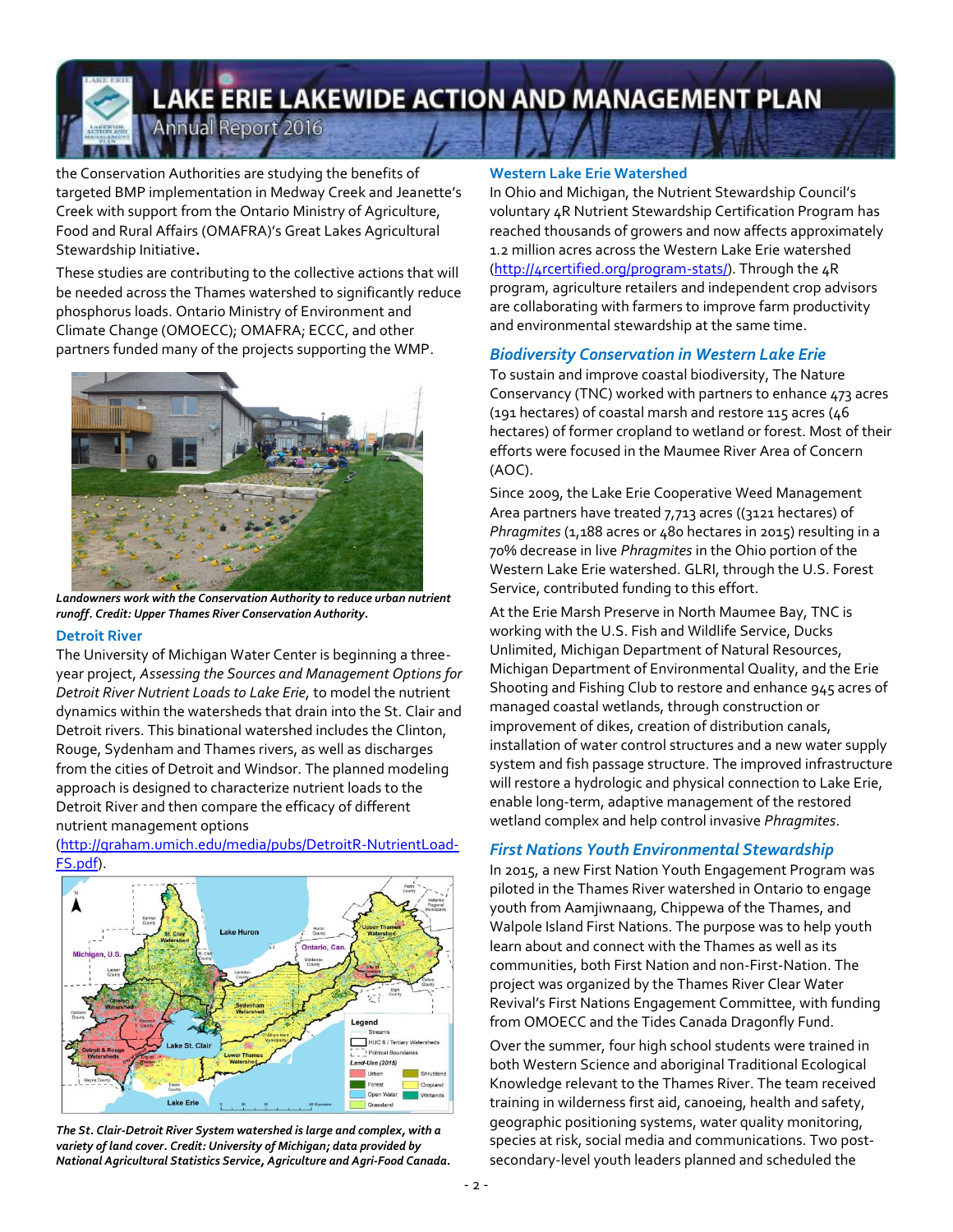## **LAKE ERIE LAKEWIDE ACTION AND MANAGEMENT PLAN** Annual Report 2016

group's training, travel, and activities under the guidance of the First Nations Engagement Committee.

The group's activities and accomplishments included going on two canoe trips down the Thames River, visiting nearby First Nations; rescuing plants and restoring wetlands; learning traditional drumming, medicinal plants and treaties; recording erosion sites and species at risk; and making presentations to students, organizations and businesses to promote the program and the need to provide long-term, community support for it to continue in future.

The students captured their experiences in a video posted online at [https://www.youtube.com/watch?v=hLCvYe44D3E.](https://www.youtube.com/watch?v=hLCvYe44D3E) This video has sparked momentum to engage and educate others about environmental stewardship and has created interest in their First Nations communities. The program has continued in 2016.

#### *Areas of Concern Update*

Progress continues to be made toward restoring the remaining Lake Erie AOCs. Milestones have been achieved for several AOCs.

#### **St. Clair River (Michigan/Ontario)**

In Michigan, all management actions required for delisting have been completed, and monitoring or ecological assessments of the recently completed actions will be conducted in 2016 to determine when the remaining impairments can be removed. The Beach Closings Beneficial Use Impairment (BUI) was removed in 2016. In Ontario, research has been completed at Walpole Island that relates to two BUIs: Fish Tumors and Bird or Animal Deformities or Reproductive Problems.

#### **Clinton River (Michigan)**

Eleven habitat projects will be completed in 2016 to support the removal of two BUIs: Loss of Fish and Wildlife Habitat and the Degradation of Fish and Wildlife Populations. It is anticipated that these efforts, along with additional work currently underway on the remaining six BUIs, will lead to the completion of all management actions for the Clinton River AOC by 2018.

#### **River Raisin (Michigan)**

The final management action necessary for delisting the AOC (a sediment remediation project) began in 2016. The Loss of Fish and Wildlife Habitat and Degradation of Fish and Wildlife Populations BUIs were removed in 2015. Monitoring of herring gulls and eagles will continue in 2016 for the Bird or Animal Deformities or Reproduction Problems BUI.

#### **Detroit River (Michigan/Ontario)**

In Michigan, major restoration projects at Stony Island, Belle Isle and Milliken State Park are being initiated in 2016. In Ontario, fish habitat restoration project sites have been prioritized after surveying fish community composition and habitat, and engineering and ecological feasibility studies are underway to identify long- and short-term restoration targets. In 2015, the Degradation of Aesthetics and Beach Closings BUIs were officially re-designated to 'not impaired'.

#### **Buffalo River (New York)**

Habitat restoration is planned for 2016, including the planting of submerged aquatic vegetation to improve ecosystem function and fish habitat and other shoreline and upland habitat improvement. By 2017, over 20 projects valued at nearly US\$20 million will have been completed to restore the Buffalo River shoreline and upland areas.

## **Addressing Challenges**

#### **Nutrients Update: Final Targets and Domestic Action Plans**



*Satellite image of an algal bloom on Lake Erie, taken on September 6, 2015. Credit: NASA Worldview.*

To combat the growing threat of toxic and nuisance algal development in Lake Erie, the United States and Canada committed, through the 2012 GLWQA, to establish binational phosphorus load reduction targets for Lake Erie by February, 2016.

In July and August 2015, draft targets were presented for public consultation in both countries. Input was received online and in face-to-face meetings with interested stakeholders including agricultural commodity groups, municipalities, conservation authorities, First Nations, non-government organizations and others. The governments of Canada and the United States considered the input received and adopted the targets.

Following this robust binational science-based process and extensive public consultation, Canada and the United States adopted the following phosphorus reduction targets (compared to a 2008 baseline) for Lake Erie:

- A 40% reduction in total phosphorus (TP) entering the western and central basins to minimize the extent of the central basin hypoxic zones. This equates to a reduction of 3,316 metric tons from the United States, and 212 metric tons from Canada.
- A 40% reduction in spring TP and soluble reactive phosphorus (SRP) loads from priority watersheds in Canada and the United States to maintain algal species consistent with healthy aquatic ecosystems in the nearshore waters of the western and central basins.